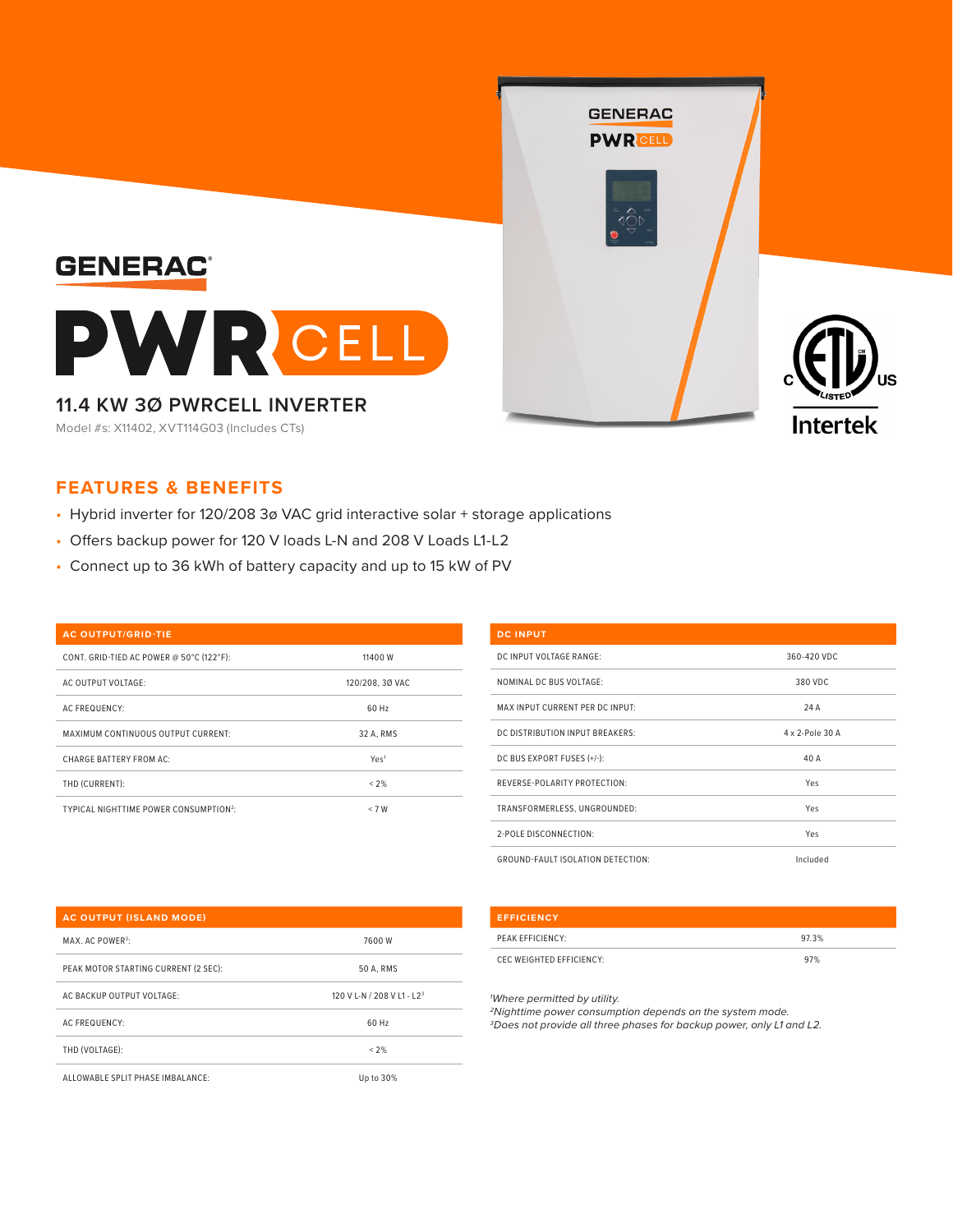## **Specifications** <u>mmm</u>

| <b>FEATURES AND MODES</b>                           |                                                                                                                               |
|-----------------------------------------------------|-------------------------------------------------------------------------------------------------------------------------------|
| <b>FEATURES:</b>                                    | Island Mode, Grid Sell, Self-Consumption, Zero Export,<br>Zero Import, Time-of-Use, Grid Support                              |
| <b>COMPATIBLE EQUIPMENT:</b>                        | PWRcell Battery, PWRzone Solar                                                                                                |
| ESS PCS OPERATION MODES (IMPORT ONLY, EXPORT ONLY): | Yes                                                                                                                           |
| <b>ADDITIONAL FEATURES</b>                          |                                                                                                                               |
| SUPPORTED COMMUNICATION INTERFACES:                 | REbus <sup>™</sup> , Ethernet                                                                                                 |
| <b>SYSTEM MONITORING:</b>                           | PWRfleet and PWRview™ Mobile App                                                                                              |
| <b>BACKUP LOADS DISCONNECT4:</b>                    | Yes, 50 A Circuit Breaker                                                                                                     |
| <b>INVERTER BYPASS SWITCH:</b>                      | Automatic                                                                                                                     |
| WARRANTY:                                           | 10 Years                                                                                                                      |
|                                                     |                                                                                                                               |
| <b>STANDARDS COMPLIANCE</b>                         |                                                                                                                               |
| SAFETY:                                             | UL 1741 +SA, CSA 22.2 #107.1, UL 1998                                                                                         |
| <b>GRID CONNECTION STANDARDS:</b>                   | IEEE 1547, Rule 21, Rule 14H (HECO V1.1), CSIP, UL 1741 PCS CRD<br>(Import Only, Export Only)                                 |
| <b>EMISSIONS:</b>                                   | FCC Part 15 Class B                                                                                                           |
| <b>DIMENSIONS AND INSTALLATION SPECIFICATIONS</b>   |                                                                                                                               |
| ENCLOSURE KNOCKOUTS - QTY, SIZE - IN (MM):          | 6 x Combo 3/4" x 1" (19 x 25.4) 7 x Combo 1/2" x 3/4" (12.7 x 19)<br>1 x 0.575" exclusively for optional LTE antenna mounting |
| DIMENSIONS L x W x H - IN (MM):                     | 24.5" x 19.25" x 8" (622.3 x 488.9 x 203.2)                                                                                   |
| WEIGHT - LB (KG):                                   | 62.7 (28.4)                                                                                                                   |
| COOLING:                                            | Forced convection                                                                                                             |
| <b>AUDIBLE NOISE:</b>                               | $<$ 40 dBA                                                                                                                    |
| <b>OPERATING TEMPERATURE:</b>                       | -4 to 122 °F (-20 to 50 °C) <sup>5</sup>                                                                                      |
| <b>ENCLOSURE TYPE:</b>                              | Type 3R                                                                                                                       |
| <b>INSTALLATION GUIDELINES</b>                      |                                                                                                                               |

| I INSTALLATION GOIDELINES.                |                                              |
|-------------------------------------------|----------------------------------------------|
| BATTERY TYPES SUPPORTED:                  | PWRcell™ Battery                             |
| MODULE STRING SIZE PER PV LINK OPTIMIZER: | Varies, refer to PV Link Installation Manual |
| MAXIMUM RECOMMENDED DC POWER FROM PV:     | 15 kW                                        |

*43Ø inverters do not provide all three phases for backup power, only L1 and L2. 5Includes ambient temperature rising from inverter operation. Reduced power at extreme temperatures.* 

Generac Power Systems, Inc. S45 W29290 Hwy. 59, Waukesha, WI 53189

**www.Generac.com** | 888-GENERAC (436-3722)

A0002164407 REV A 4/22 Eng/Spa

©2022 Generac Power Systems. All rights reserved. Specifications are subject to change without notice.

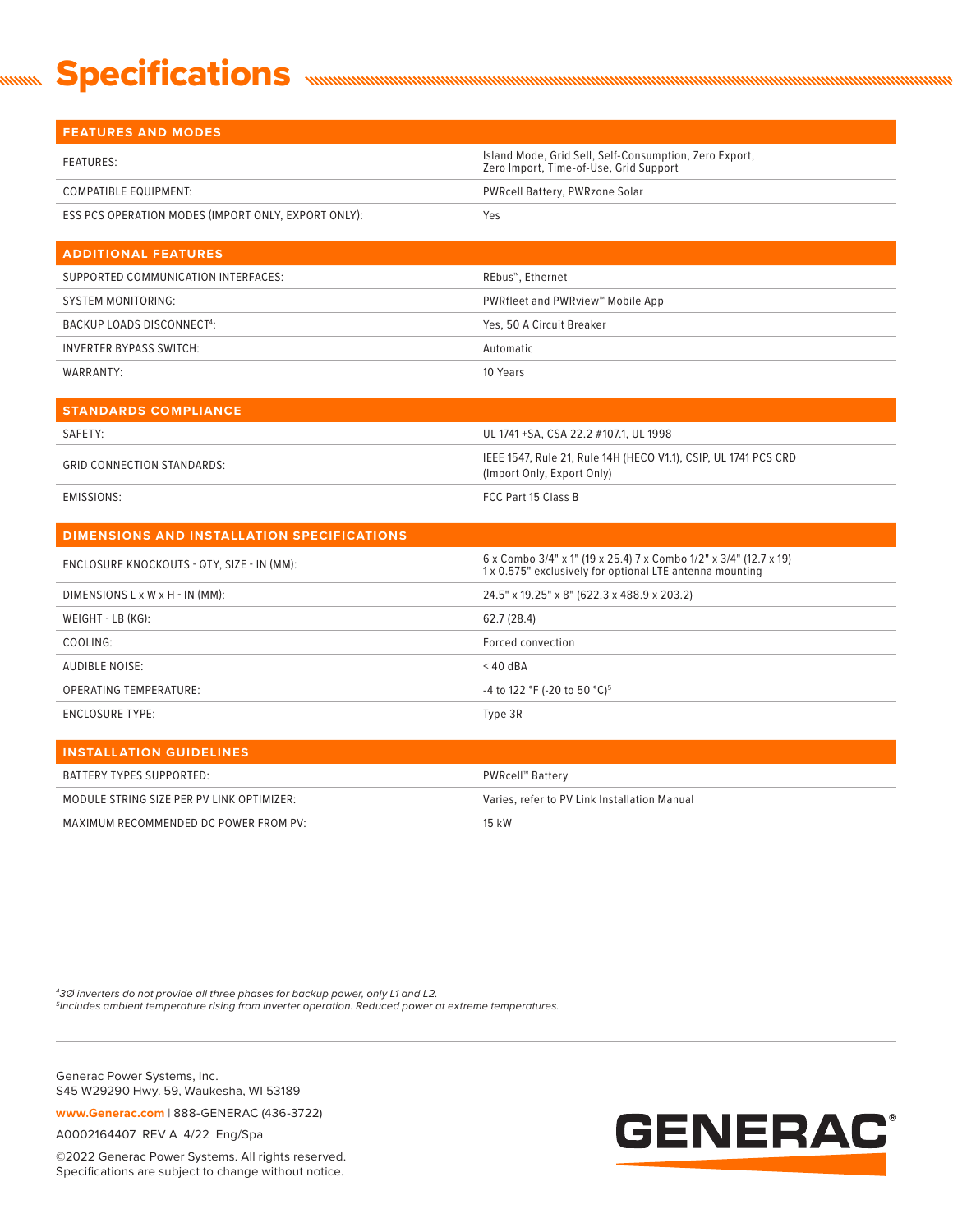

## **CARACTERÍSTICAS Y BENEFICIOS**

- Inversor híbrido para aplicaciones solares interactivas en red de 120 / 208 VCA + almacenamiento
- Ofrece energía de reserva para cargas L-N de 120 V y cargas L1-L2 de 208 V
- Permite conectar hasta 36 kWh de capacidad de la batería y hasta 15 kW de energía fotovoltaica (FV)

| SALIDA/CONEXIÓN A LA RED DE LA CA                                            |                      |
|------------------------------------------------------------------------------|----------------------|
| ENERGÍA DE LA CA CON CONEXIÓN CONTINUA A LA RED @ 50°C<br>$(122^{\circ}F)$ : | 11400 W              |
| VOLTAJE DE SALIDA DE LA CA:                                                  | 120 / 208, VCA de 30 |
| <b>FRECUENCIA DE LA CA:</b>                                                  | 60 Hz                |
| CORRIENTE DE SALIDA CONTINUA MÁXIMA:                                         | 32 A. RMS            |
| PERMITE CARGAR LA BATERÍA DESDE LA CA:                                       | Si <sup>1</sup>      |
| THD (CORRIENTE):                                                             | < 2%                 |
| CONSUMO ENERGÉTICO NOCTURNO TÍPICO <sup>2</sup> :                            | <7 W                 |

| <b>ENTRADA DE LA CC</b>                           |                     |
|---------------------------------------------------|---------------------|
| RANGO DE VOLTAJE DE ENTRADA DE LA CC:             | 360 a 420 VCC       |
| VOLTAJE DE LA CC BUS NOMINAL:                     | 380 VCC             |
| CORRIENTE DE ENTRADA MÁXIMA POR ENTRADA DE LA CC: | 24 A                |
| DISYUNTORES DE ENTRADA DE DISTRIBUCIÓN DE LA CC:  | 4 x 2 polos de 30 A |
| FUSIBLES DE EXPORTACIÓN BUS DE LA CC (+/-):       | 40 A                |
| PROTECCIÓN CONTRA POLARIDAD INVERTIDA:            | Sí                  |
| SIN TRANSFORMADORES NI CONEXIONES A TIERRA:       | Sí                  |
| DESCONEXIÓN DE 2 POLOS:                           | Sí                  |
| DETECCIÓN DE AISLAMIENTO DE FALLA A TIERRA:       | Incluida            |

| <b>SALIDA DE LA CA (MODO ISLA)</b>                      |                                        |
|---------------------------------------------------------|----------------------------------------|
| ENERGÍA DE LA CA MÁXIMA <sup>3</sup> :                  | 7600 W                                 |
| CORRIENTE MÁXIMA DE ARRANQUE DEL MOTOR (2<br>SEGUNDOS): | 50 A. RMS                              |
| VOLTAJE DE SALIDA DE RESERVA DE LA CA:                  | 120 V L-N / 208 V L1 - L2 <sup>3</sup> |
| FRECUENCIA DE LA CA:                                    | 60 Hz                                  |
| THD (VOLTAJE):                                          | <2 %                                   |

# **EFICIENCIA** EFICIENCIA MÁXIMA: 97.3 % EFICIENCIA PONDERADA POR LA CALIFORNIA ENERGY COMMISSION, CEC: 97 %

*1 Donde esté permitido por el servicio eléctrico.* 

*2 El consumo de energía nocturno depende del modo del sistema. 3 No proporciona las tres fases para la energía de reserva, solo L1 y L2.*